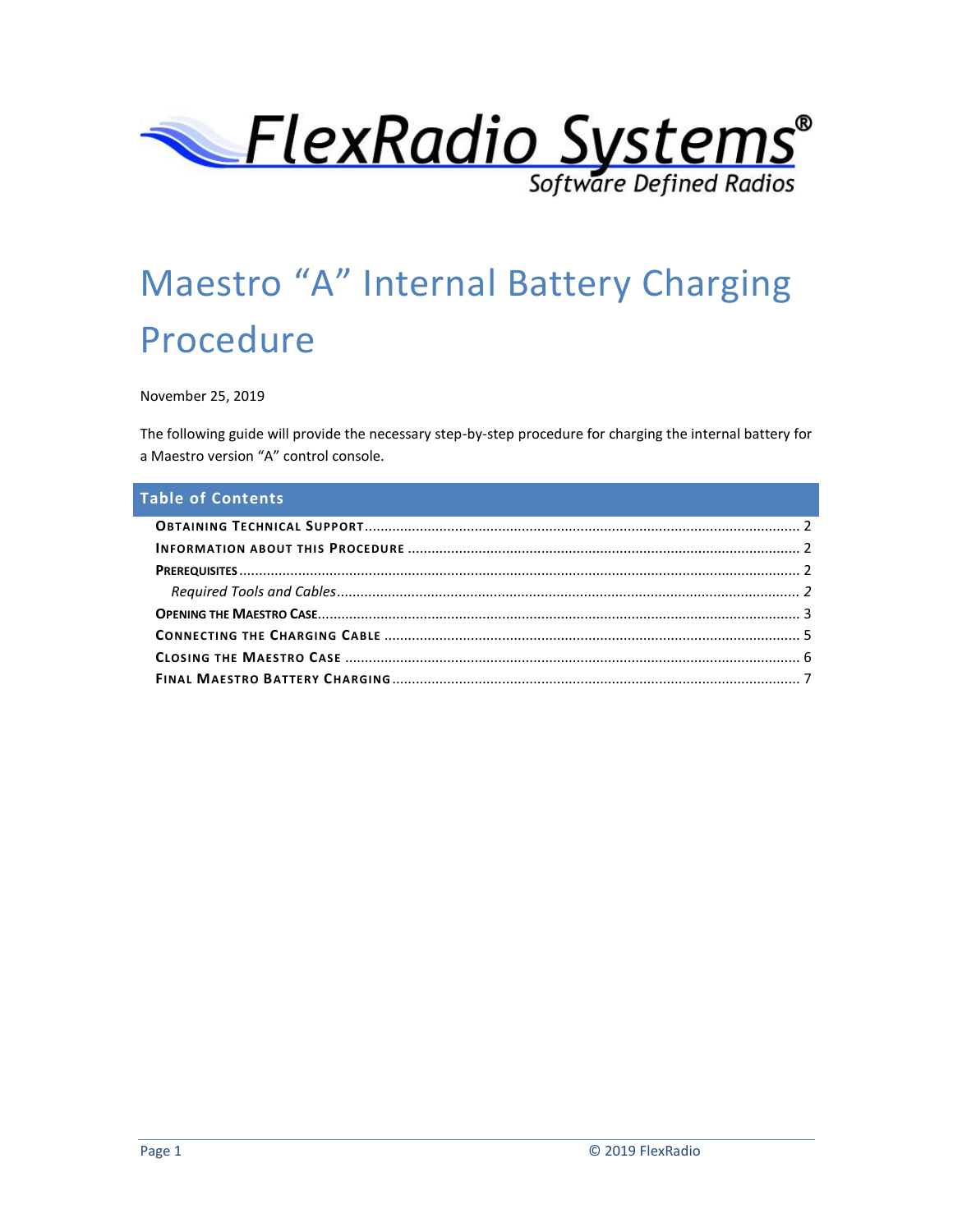#### <span id="page-1-0"></span>**Obtaining Technical Support**

If you encounter any issues charging your Maestro, please contact FlexRadio technical support by opening a HelpDesk ticket online a[t http://helpdesk.flexradio.com](http://helpdesk.flexradio.com/)

**Hours of Operation**: Our Technical Support engineers are available Monday – Friday from 8:00 am-5: 30 pm Central Time. If you call after business hours, on a holiday or weekend, please leave a detailed message and we will return your call during regular business hours in the order it was received.

If you need assistance opening a HelpDesk support ticket, please refer to th[e HelpDesk Assistance Center](http://helpdesk.flexradio.com/hc/en-us) home page for step-by-step instructions.

#### <span id="page-1-1"></span>**Information about this Procedure**

For identification purposes, the original Maestro or Maestro "A" are models with serial numbers in the form xxxx-xxxx-0100-xxxx and have the power button located at the **top** left-hand side of the case.

**If the original Maestro (referred to as Maestro "A") is not used for 6-8 weeks, the internal display battery can discharge to such a low level that when power is connected to the Maestro, the display cannot initialize the charging circuitry to recharge the internal battery. In this state, the Maestro is no longer operational. This procedure describes how to recharge the Maestro Internal battery to make the Maestro operational again.**

Please Note that if you do not feel comfortable performing this procedure, you can open a HelpDesk ticket in order to receive an RMA to have FlexRadio Service perform the battery recharging for a nominal fee.

#### <span id="page-1-2"></span>**Prerequisites**

Please have the following items available before attempting this procedure

#### <span id="page-1-3"></span>Required Tools and Cables

- #1 Phillips screwdriver
- #2 Phillips screwdriver

USB micro (female) / USB A charging cable [\(https://www.amazon.com/gp/product/B00MEBEOW8/ref=od\\_aui\\_detailpages00?ie=UTF8&psc=1\)](https://www.amazon.com/gp/product/B00MEBEOW8/ref=od_aui_detailpages00?ie=UTF8&psc=1)

Low amperage USB Charger – this can be a laptop's USB port or a Smartphone charger.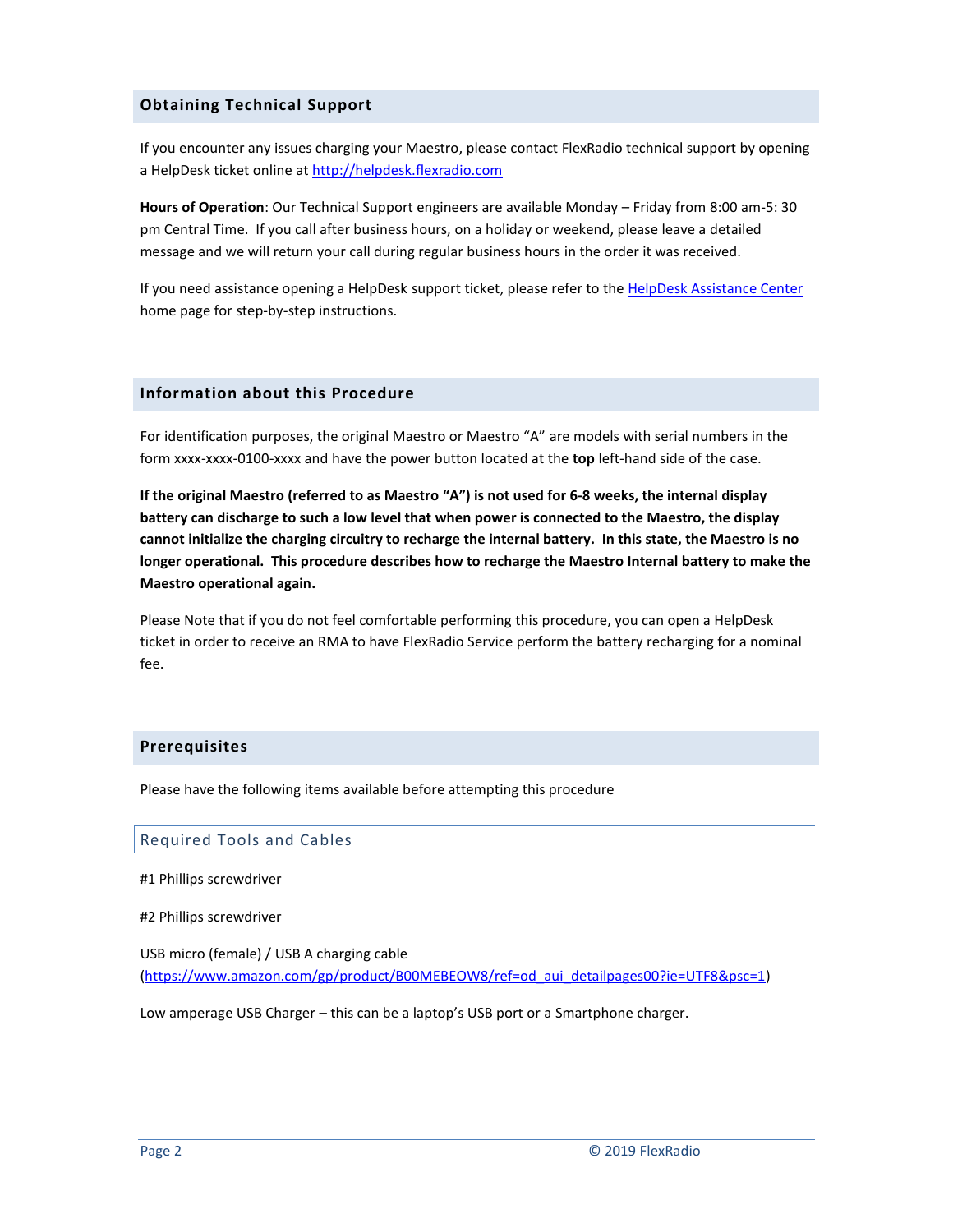## <span id="page-2-0"></span>**Opening the Maestro Case**

Switch off your Maestro.

Remove the battery compartment cover and remove the battery bank if one is installed. Store the battery compartment cover in a safe location for reassembly later.

Using a #2 Phillips screwdriver, remove the screws that attach the tilt feet or fixed stand to the Maestro. Store the screws and the tilt feet/stand in a safe location for reassembly later.

Remove all seven (7) screws from the Maestro rear chassis, using a #1 Phillips screwdriver and put them in a secure place for reassembly later. See the image below.



**NOTE: Be careful not to lose the ON/OFF button with the small spring inside located at the top of the front chassis! If you have purchased the clear front panel Maestro cover, leaving it on will secure the power bottom in place. Alternatively, you can use a small piece of tape to hold it in place too.**

**NOTE: It is not generally necessary to replace the removed or broken Tamper Proof Seal at the bottom of the Maestro. It may be removed or cut with the tip of a thin blade knife if necessary to open the two halves of the Maestro case.**

**Note: When opening the Maestro case, pay attention not to disturb the clear plastic bump stops inside the Maestro cover.**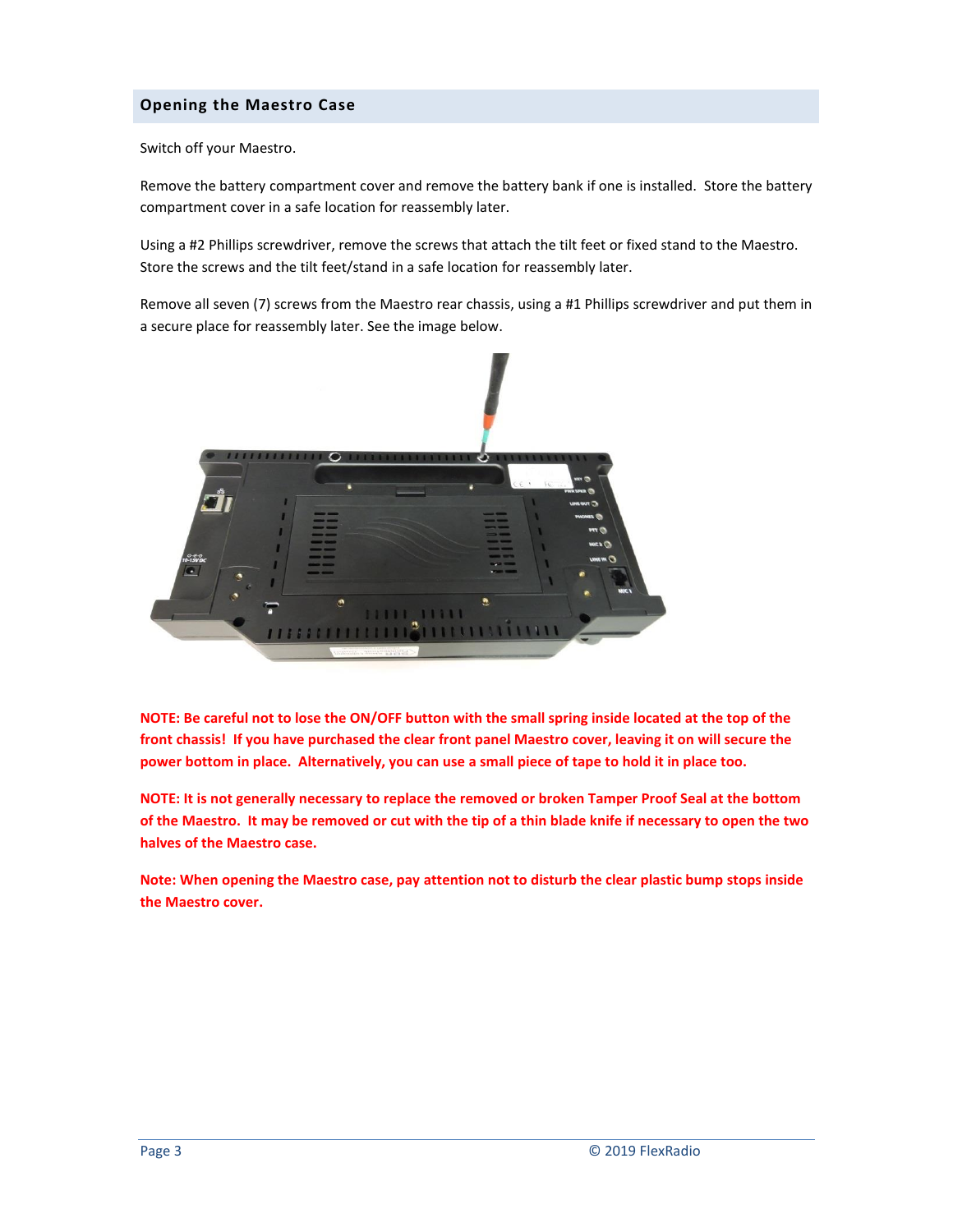**Open the Maestro chassis no more than 90 degrees**. *Opening the chassis just enough to access the Display micro USB cable is highly recommended*. When opening the case wider, be mindful of the tiny speaker and the audio cable at the bottom of the Maestro. See the image below.

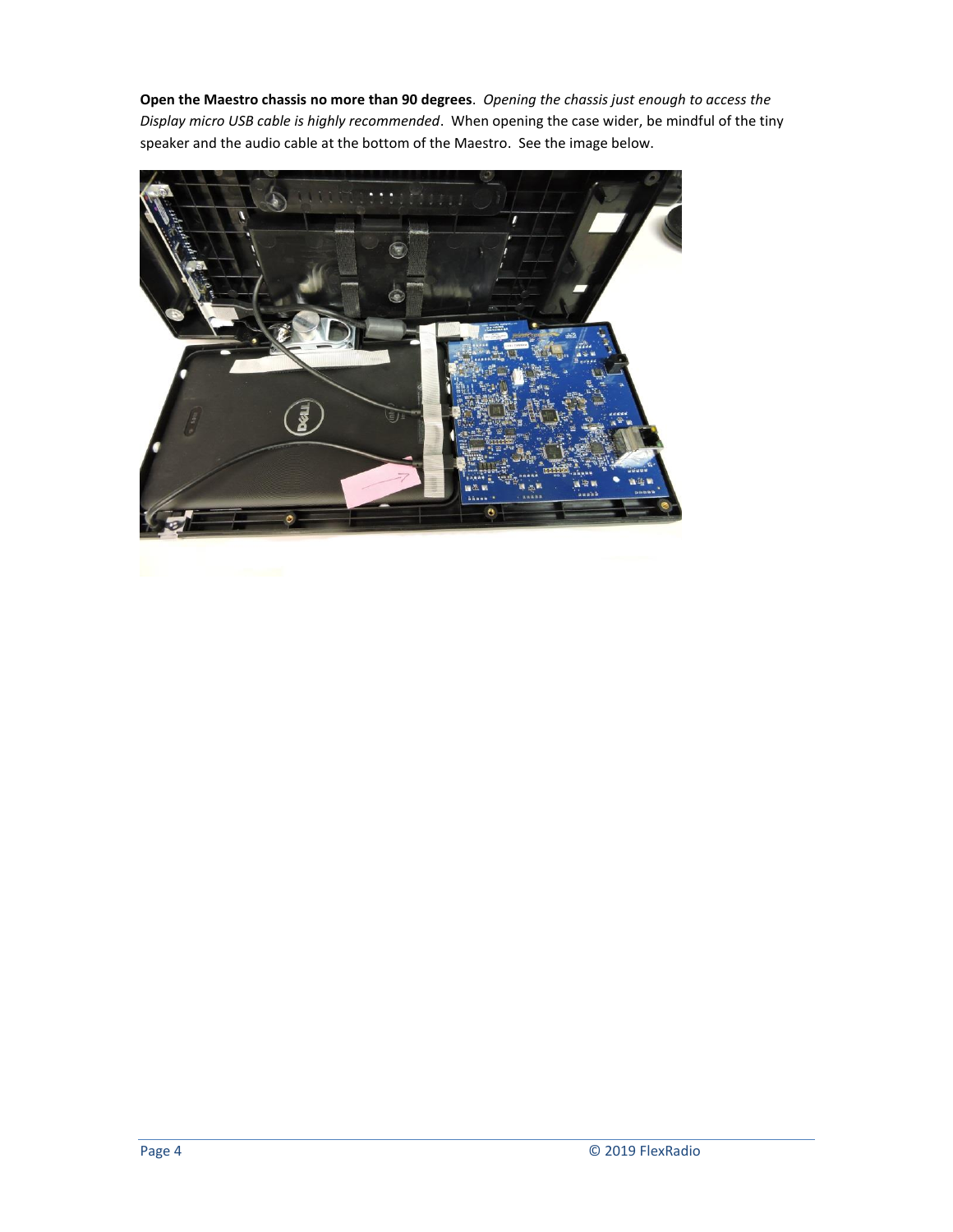# <span id="page-4-0"></span>**Connecting the Charging Cable**

Pull back the tape securing the Display micro USB cable (red arrow on the image above) and carefully remove the cable from the PCB board.

Connect the Display micro USB (male) cable to the USB micro (female) / USB A charging cable to as shown below (red arrow on the image below).



In the Charging cable, connect the USB A (male) connector to the low amperage USB charger. The charger can be powered by a laptop's USB port or a Smartphone battery charger that accepts a USB A cable. Allow the Internal Display battery to charge for **at least one (1) hour**. Do not use a high amperage tablet charger as the display requires an initial "slow charge" for proper battery re-charging.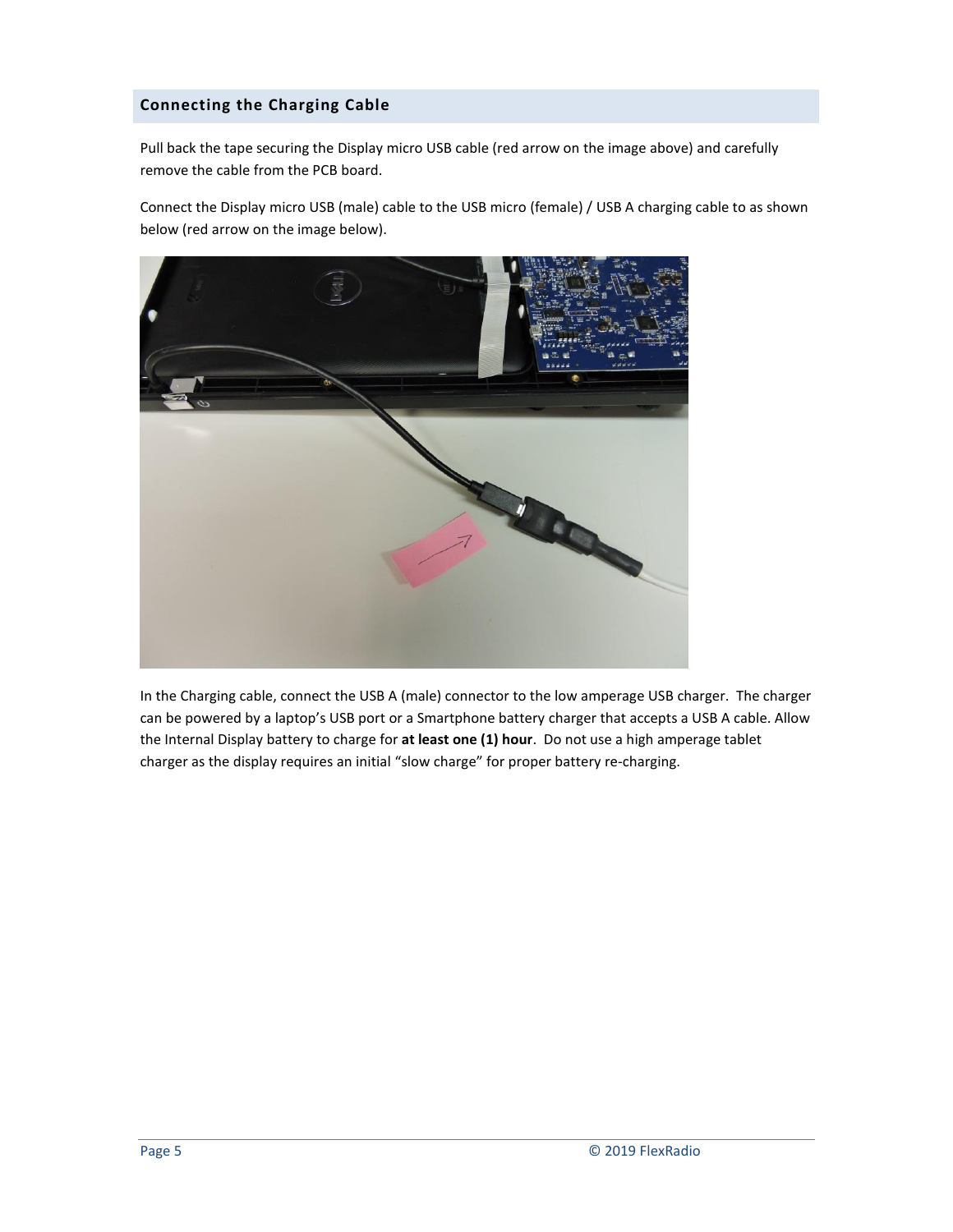## <span id="page-5-0"></span>**Closing the Maestro Case**

Remove charger cable from Display micro USB cable and reconnect it to the Maestro board. Check the proper positioning of the battery bank power cable (2<sup>nd</sup> from the bottom) and audio cable (with ferrite bead), making sure they are securely fixed in place by the adhesive tape. Make sure that the USB A connector end of the battery bank power cable is properly fed into the battery bank compartment as shown below.



Properly orientate the thick audio cable with the ferrite core around the bottom of the speaker as shown below.